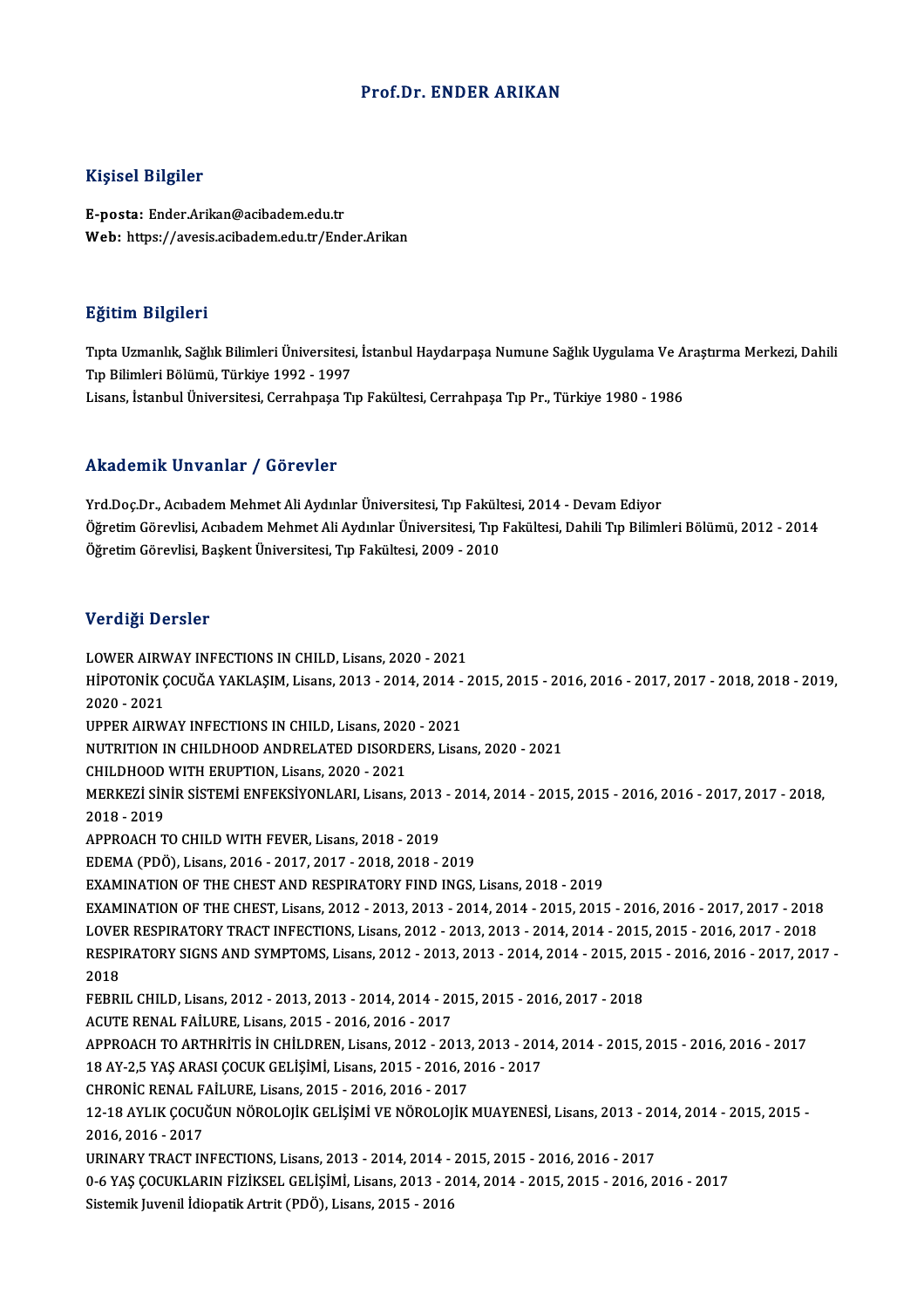AKUT ROMATİZMAL ATEŞ (PDÖ), Lisans, 2013 - 2014, 2014 - 2015<br>İMMUNİSATİON İN CHİLDHOOD Lisans, 2013 - 2013, 2013 - 2014, 2 IMMUNISATION IN CHILDHOOD, Lisans, 2012 - 2013, 2013 - 2014, 2014 - 2015<br>DEMIR EKSILIĞI ANEMISI (PDÖ), Lisans, 2013 - 2014, 2014 - 2015 AKUT ROMATİZMAL ATEŞ (PDÖ), Lisans, 2013 - 2014, 2014 - 2015<br>İMMUNİSATİON İN CHİLDHOOD, Lisans, 2012 - 2013, 2013 - 2014, .<br>DEMİR EKSİLİĞİ ANEMİSİ (PDÖ), Lisans, 2013 - 2014, 2014 - 2015

# DEMIR ERSILIGI ANEMISI (PDO), LISANS, 2013 - 2014, 2014 - 2015<br>SCI, SSCI ve AHCI İndekslerine Giren Dergilerde Yayınlanan Makaleler

|       | SCI, SSCI ve AHCI İndekslerine Giren Dergilerde Yayınlanan Makaleler                                                                                                                       |
|-------|--------------------------------------------------------------------------------------------------------------------------------------------------------------------------------------------|
| L.    | An Evaluation of Glucose Tolerance in Essential Hypertension<br>Tugrul A., Guldiken S., Ugur-Altun B., Arikan E.                                                                           |
|       | YONSEI MEDICAL JOURNAL, cilt.50, sa.2, ss.195-199, 2009 (SCI Indekslerine Giren Dergi)                                                                                                     |
| П.    | The roles of oxidized low-density lipoprotein and interleukin-6 levels in acute atherothrombotic and                                                                                       |
|       | lacunar ischemic stroke                                                                                                                                                                    |
|       | Guldiken B., Guldiken S., Turgut B., Turgut N., Demir M., Celik Y., Arikan E., Tugrul A.                                                                                                   |
|       | ANGIOLOGY, cilt 59, sa.2, ss.224-229, 2008 (SCI İndekslerine Giren Dergi)                                                                                                                  |
| III.  | The relationship between proinflammatory cytokine levels and fibrinolytic system in obese patients                                                                                         |
|       | Gerenli M., Tugrul A., Demir M., Arikan E., Guldiken S., Azcan S.                                                                                                                          |
|       | TRAKYA UNIVERSITESI TIP FAKULTESI DERGISI, cilt.25, sa.1, ss.44-51, 2008 (SCI İndekslerine Giren Dergi)                                                                                    |
| IV.   | Levels of high-sensitivity C-reactive protein, leptin, and resistin in patients with overt                                                                                                 |
|       | hypothyroidism and subclinical hypothyroidism                                                                                                                                              |
|       | Guldiken S., Demir M., Arikan E., Azcan S., Tugrul A.                                                                                                                                      |
|       | ENDOCRINOLOGIST, cilt.18, sa.1, ss.30-33, 2008 (SCI İndekslerine Giren Dergi)                                                                                                              |
| V.    | Plasma levels of asymmetric dimethylarginine and total homocysteine in first degree relatives of                                                                                           |
|       | type 2 diabetic patients                                                                                                                                                                   |
|       | Gueldiken S., Karadag H., Demir M., Arikan E., Kara M.                                                                                                                                     |
|       | TRAKYA UNIVERSITESI TIP FAKULTESI DERGISI, cilt.24, sa.1, ss.17-22, 2007 (SCI İndekslerine Giren Dergi)                                                                                    |
| VI.   | Frequency of rheumatic diseases in patients with autoimmune thyroid disease                                                                                                                |
|       | Soy M., Guldiken S., Arikan E., Altun B. U., Tugrul A.                                                                                                                                     |
|       | RHEUMATOLOGY INTERNATIONAL, cilt.27, sa.6, ss.575-577, 2007 (SCI İndekslerine Giren Dergi)                                                                                                 |
| VII.  | Asymmetric dimethylarginine levels in thyroid diseases                                                                                                                                     |
|       | Arikan E., Karadag C. H., Guldiken S.                                                                                                                                                      |
|       | JOURNAL OF ENDOCRINOLOGICAL INVESTIGATION, cilt.30, sa.3, ss.186-191, 2007 (SCI İndekslerine Giren Dergi)                                                                                  |
| VIII. | Serum osteoprotegerin levels in patients with acute atherothrombotic stroke and lacunar infarct                                                                                            |
|       | Guldiken B., Guldiken S., Turgut B., Turgut N., Demir M., Celik Y., Arikan E., Tugrul A.                                                                                                   |
|       | THROMBOSIS RESEARCH, cilt.120, sa.4, ss.511-516, 2007 (SCI İndekslerine Giren Dergi)                                                                                                       |
| IX.   | The levels of circulating markers of atherosclerosis and inflammation in subjects with different                                                                                           |
|       | degrees of body mass index: Soluble CD40 ligand and high-sensitivity C-reactive protein                                                                                                    |
|       | Guldiken S., Demir M., Arikan E., Turgut B., Azcan S., Gerenli M., Tugrul A.                                                                                                               |
|       | THROMBOSIS RESEARCH, cilt.119, sa.1, ss.79-84, 2007 (SCI İndekslerine Giren Dergi)                                                                                                         |
| X.    | Visceral fat thickness determined using ultrasonography is associated with anthropometric and                                                                                              |
|       | clinical parameters of metabolic syndrome                                                                                                                                                  |
|       | Guldiken S., Tuncbilek N., Okten O. O., Arikan E., Tugrul A.                                                                                                                               |
|       | INTERNATIONAL JOURNAL OF CLINICAL PRACTICE, cilt.60, sa.12, ss.1576-1581, 2006 (SCI İndekslerine Giren                                                                                     |
|       | Dergi)                                                                                                                                                                                     |
| XI.   | The relationship between the levels of plasma total homocysteine and insulin resistance in                                                                                                 |
|       | uncomplicated mild-to-moderate primary hypertension                                                                                                                                        |
|       | Ustundag S., Arikan E., Sen S., Esgin H., Ciftci S.                                                                                                                                        |
|       | JOURNAL OF HUMAN HYPERTENSION, cilt.20, sa.5, ss.379-381, 2006 (SCI İndekslerine Giren Dergi)                                                                                              |
| XII.  | Dysphagia as a primary manifestation of hyperthyroidism: A case report                                                                                                                     |
|       | Guldiken B., Guldiken S., Turgut N., Yuce M., Arikan E., Tugrul A.                                                                                                                         |
| VIII  | ACTA CLINICA BELGICA, cilt.61, sa.1, ss.35-37, 2006 (SCI Indekslerine Giren Dergi)<br>The effects of resiglitars to treatment on the fibricalitie system in patients with type 2 displates |

XIII. The effects of rosiglitazone treatment on the fibrinolytic system in patients with type 2 diabetes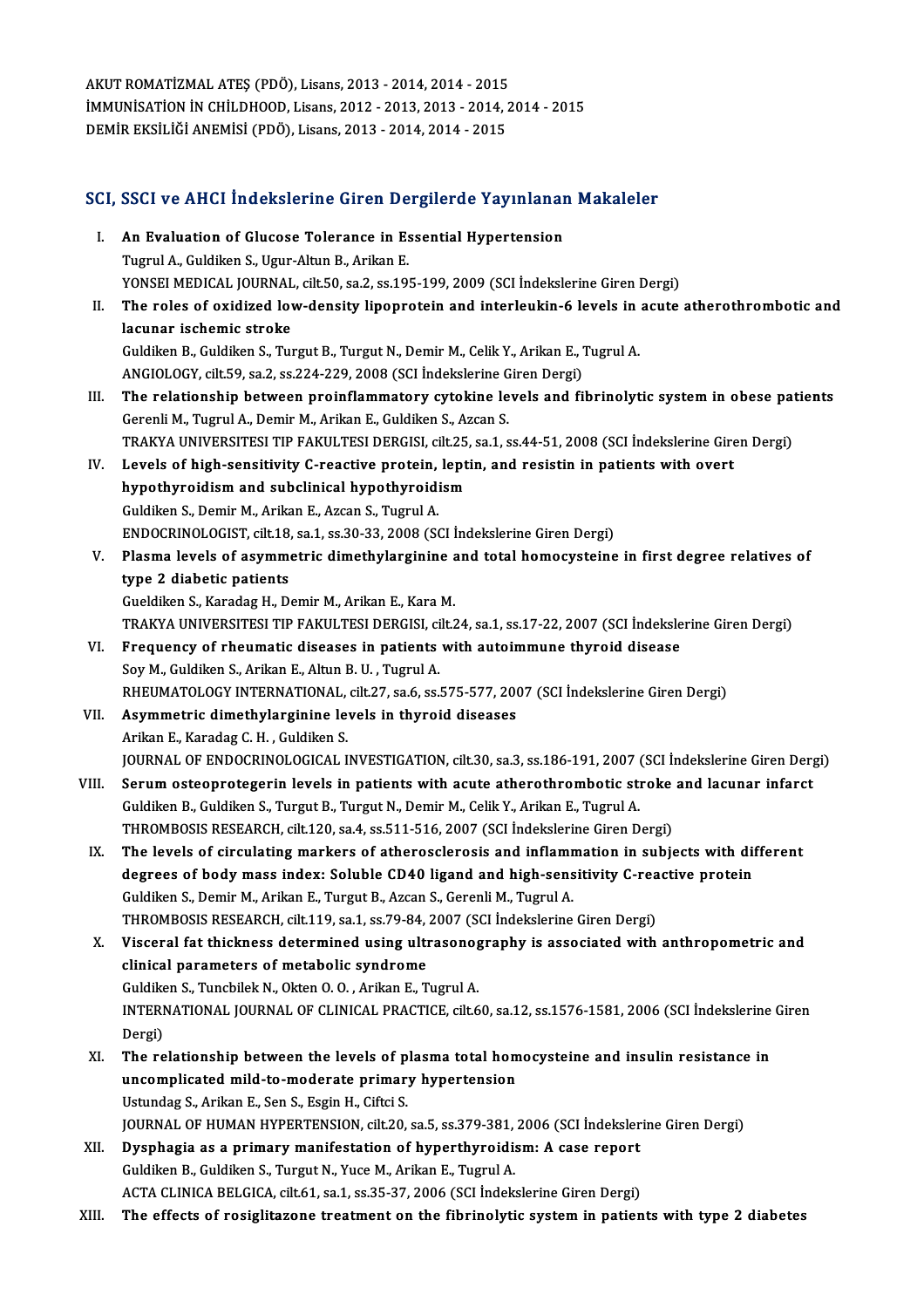|        | mellitus                                                                                                                                    |
|--------|---------------------------------------------------------------------------------------------------------------------------------------------|
|        | Guldiken S., Turgut B., Demir M., Arikan E., Kara M., Vural O., Tugrul A., Fareed J.                                                        |
|        | CLINICAL AND APPLIED THROMBOSIS-HEMOSTASIS, cilt.12, sa.1, ss.55-60, 2006 (SCI Indekslerine Giren Dergi)                                    |
| XIV.   | Plasma total homocysteine level and its association with carotid intima-media thickness in obesity                                          |
|        | Uysal O., Arikan E., Cakir B.                                                                                                               |
|        | JOURNAL OF ENDOCRINOLOGICAL INVESTIGATION, cilt.28, sa.10, ss.928-934, 2005 (SCI İndekslerine Giren Dergi)                                  |
| XV.    | The evaluation of the median nerve in subclinical hypothyroidism by high-resolution sonography                                              |
|        | Arikan E., Pekindil G., Guldiken S., Pekindil Y.                                                                                            |
|        | ENDOCRINOLOGIST, cilt.15, sa.4, ss.209-212, 2005 (SCI İndekslerine Giren Dergi)                                                             |
| XVI.   | Global fibrinolytic capacity in patients with subclinical hypothyroidism                                                                    |
|        | Guldiken S., Demir M., Turgut B., Altun B., Arikan E., Kara M.                                                                              |
|        | ENDOCRINE JOURNAL, cilt.52, sa.3, ss.363-367, 2005 (SCI Indekslerine Giren Dergi)                                                           |
| XVII.  | Endothelial damage and hemostatic markers in patients with uncomplicated mild-to-moderate                                                   |
|        | hypertension and relationship with risk factor's                                                                                            |
|        | Arikan E, Sen S.                                                                                                                            |
|        | CLINICAL AND APPLIED THROMBOSIS-HEMOSTASIS, cilt.11, sa.2, ss.147-159, 2005 (SCI Indekslerine Giren Dergi)                                  |
| XVIII. | Complete relief of pain in acute painful diabetic neuropathy of rapid glycaemic control (insulin                                            |
|        | neuritis) with venlafaxine HCL                                                                                                              |
|        | Guldiken S., Guldiken B., Arikan E., Ugur B., Kara M., Tugrul A.                                                                            |
|        | DIABETES NUTRITION & METABOLISM, cilt.17, sa.4, ss.247-249, 2004 (SCI Indekslerine Giren Dergi)                                             |
| XIX.   | Autoimmune polyglandular syndrome type III in monozygotic twins: A case report<br>Ugur-Altun B., Arikan E., Guldiken S., Kara M., Tugrul A. |
|        | ACTA CLINICA BELGICA, cilt.59, sa.4, ss.225-228, 2004 (SCI İndekslerine Giren Dergi)                                                        |
| XX.    | Exacerbations of Graves' disease after unilateral adrenalectomy for Cushing's syndrome                                                      |
|        | Arikan E., Guldiken S., Altun B., Kara M., Tugrul A.                                                                                        |
|        | JOURNAL OF ENDOCRINOLOGICAL INVESTIGATION, cilt.27, sa.6, ss.574-576, 2004 (SCI Indekslerine Giren Dergi)                                   |
| XXI.   | Relationship between insulin resistance assessed by HOMA-IR and exercise test variables in                                                  |
|        | asymptomatic middle-aged patients with Type 2 diabetes                                                                                      |
|        | Ugur-Altun B., Altun A., Tatli E., Arikan E., Tugrul A.                                                                                     |
|        | JOURNAL OF ENDOCRINOLOGICAL INVESTIGATION, cilt.27, sa.5, ss.455-461, 2004 (SCI Indekslerine Giren Dergi)                                   |
| XXII.  | Sleep quality and psychopathological features in obese binge eaters                                                                         |
|        | Vardar E., Caliyurt O., Arikan E., Tuglu C.                                                                                                 |
|        | STRESS AND HEALTH, cilt.20, sa.1, ss.35-41, 2004 (SCI Indekslerine Giren Dergi)                                                             |
| XXIII. | Relationships existing between the serum cytokine levels and bone mineral density in women in the                                           |
|        | premenopausal period affected by Graves' disease with subclinical hyperthyroidism                                                           |
|        | Ugur-Altun B., Altun A., Arikan E., Guldiken S., Tugrul A.                                                                                  |
|        | ENDOCRINE RESEARCH, cilt.29, sa.4, ss.389-398, 2003 (SCI İndekslerine Giren Dergi)                                                          |
| XXIV.  | Comparison of the effects of cabergoline and bromocriptine on prolactin levels in<br>hyperprolactinemic patients                            |
|        | Sabuncu T., Arikan E., Tasan E., Hatemi H.                                                                                                  |
|        | INTERNAL MEDICINE, cilt.40, sa.9, ss.857-861, 2001 (SCI İndekslerine Giren Dergi)                                                           |
| XXV.   | The role of nitric oxide in the protective effect of insulin against pentylenetetrazole-induced                                             |
|        | seizures in mice                                                                                                                            |
|        | Ulugol A., Arikan E., Dost T., Dokmeci D., Karadag H., Dokmeci I.                                                                           |
|        | DIABETOLOGIA, cilt.43, 2000 (SCI İndekslerine Giren Dergi)                                                                                  |
| XXVI.  | The role of nitric oxide in the protective effect of insulin against pentylenetetrazole-induced                                             |
|        | seizures in mice                                                                                                                            |
|        | Ulugol A., Arikan E., Dost T., Dokmeci D., Karadag H., Dokmeci I.                                                                           |
|        | NEUROSCIENCE RESEARCH COMMUNICATIONS, cilt.26, sa.2, ss.87-91, 2000 (SCI Indekslerine Giren Dergi)                                          |
| XXVII. | Effects of chronic renal failure and dialysis on lipoproteins                                                                               |
|        | Sen S., Arikan E., Altun A., Cakir E., Isikalp H.                                                                                           |
|        |                                                                                                                                             |